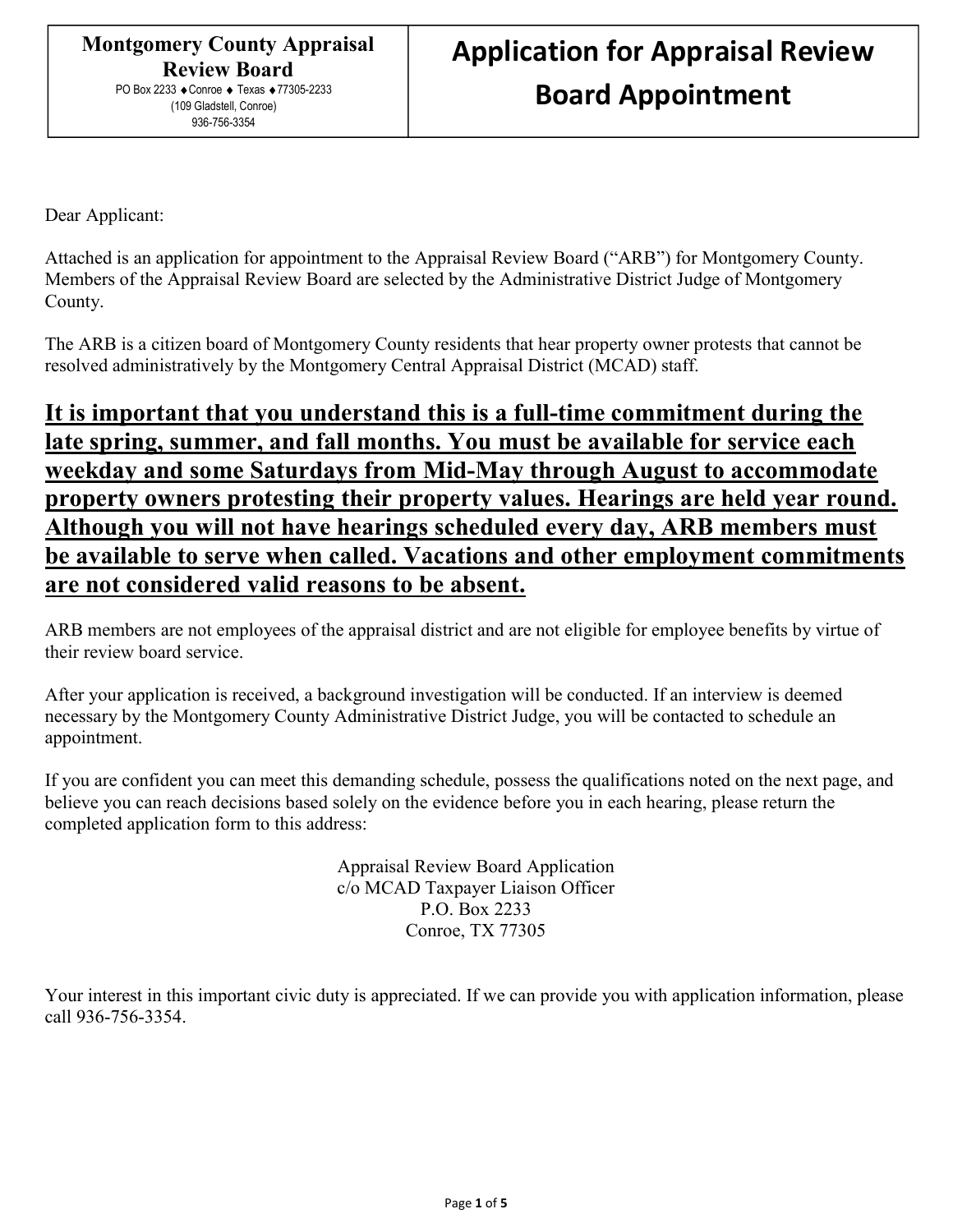### Montgomery County Appraisal Review Board PO Box 2233 ◆ Conroe ◆ Texas ◆ 77305-2233

(109 Gladstell, Conroe) 936-756-3354

# Application for Appraisal Review Board Appointment

Read and answer each question carefully. Your answers will be used to determine your legal eligibility for appointment and qualifications for service on the Appraisal Review Board.

| <b>Applicant Information:</b>                                                                                                                             |                |             |                                         |                       |  |                                      |  |  |  |
|-----------------------------------------------------------------------------------------------------------------------------------------------------------|----------------|-------------|-----------------------------------------|-----------------------|--|--------------------------------------|--|--|--|
| Name (Last, First, Middle Initial)                                                                                                                        |                |             | Telephone Number (Area Code and Number) |                       |  |                                      |  |  |  |
|                                                                                                                                                           |                |             | Daytime ()                              | Evening (             |  |                                      |  |  |  |
| <b>Current Mailing Address</b>                                                                                                                            |                |             |                                         |                       |  |                                      |  |  |  |
| Street Address if different from above                                                                                                                    |                |             | <b>Email Address</b>                    |                       |  |                                      |  |  |  |
| City                                                                                                                                                      |                |             | State                                   | ZIP Code              |  |                                      |  |  |  |
| Social Security Number                                                                                                                                    |                |             | Texas Driver's License Number           |                       |  |                                      |  |  |  |
| <b>Education and Training:</b>                                                                                                                            |                |             |                                         |                       |  |                                      |  |  |  |
| Name of School, City, State                                                                                                                               | Dates Attended | Major/Minor |                                         | Semester Hours Earned |  | Type of Diploma or Degree<br>Awarded |  |  |  |
|                                                                                                                                                           |                |             |                                         |                       |  |                                      |  |  |  |
|                                                                                                                                                           |                |             |                                         |                       |  |                                      |  |  |  |
|                                                                                                                                                           |                |             |                                         |                       |  |                                      |  |  |  |
| List any other training, qualities, or attributes you consider relevant, including offices held, awards, honors, professional memberships, licenses, etc. |                |             |                                         |                       |  |                                      |  |  |  |
| <b>Employment History:</b>                                                                                                                                |                |             |                                         |                       |  |                                      |  |  |  |
| Present/Most Recent Employer                                                                                                                              |                |             | Position                                |                       |  |                                      |  |  |  |
| Address                                                                                                                                                   |                |             | Dates Employed                          |                       |  |                                      |  |  |  |
| Supervisor's Name                                                                                                                                         |                |             | Supervisor's Title                      |                       |  |                                      |  |  |  |
| Reason for Leaving                                                                                                                                        |                |             |                                         |                       |  |                                      |  |  |  |
| Summary of Duties                                                                                                                                         |                |             |                                         |                       |  |                                      |  |  |  |
| Previous Employer                                                                                                                                         |                |             | Position                                |                       |  |                                      |  |  |  |
| Address                                                                                                                                                   |                |             | Dates Employed                          |                       |  |                                      |  |  |  |
| Supervisor's Name                                                                                                                                         |                |             | Supervisor's Title                      |                       |  |                                      |  |  |  |
| Reason for Leaving                                                                                                                                        |                |             |                                         |                       |  |                                      |  |  |  |
| <b>Summary of Duties</b>                                                                                                                                  |                |             |                                         |                       |  |                                      |  |  |  |
| Previous Employer                                                                                                                                         |                |             | Position                                |                       |  |                                      |  |  |  |
| Address                                                                                                                                                   |                |             | Dates Employed                          |                       |  |                                      |  |  |  |
| Supervisor's Name                                                                                                                                         |                |             | Supervisor's Title                      |                       |  |                                      |  |  |  |
| Reason for Leaving                                                                                                                                        |                |             |                                         |                       |  |                                      |  |  |  |
| <b>Summary of Duties</b>                                                                                                                                  |                |             |                                         |                       |  |                                      |  |  |  |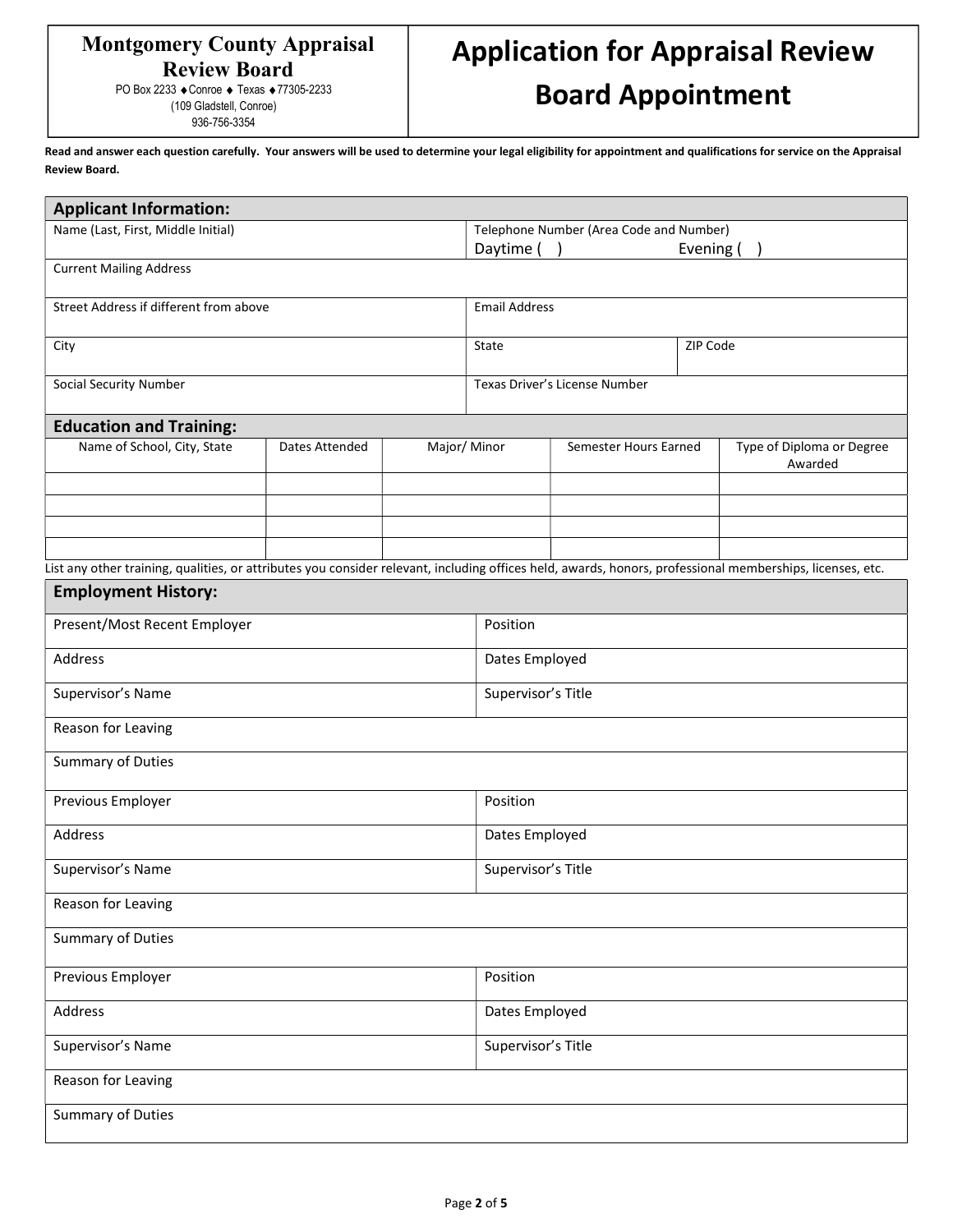#### Application for Appraisal Review Board Appointment

## Eligibility and Conflict of Interest Disclosure: In order to ensure that ARB members are impartial, the law puts a number of limits on who can serve as ARB members. Your answers to these questions will determine whether you are eligible to serve on the ARB. For purposes of these questions: A "local government" is a government entity that levies property taxes, such as county, city, school district, junior college, hospital district, municipal utility district (MUD), or other special district. "Appraisal district" refers to the Montgomery Central Appraisal District and to any other appraisal district in the State of Texas. "Governing body" means the group of officials that oversee a local government, such as city council, county commissioners' court, school board of trustees, or board of directors. "Officer" means holding an elective or appointive office for a local government, such as governing body member, chief executive officer, judge, tax assessor, business manager, superintendent, etc., and includes an election judge, alternate election judge, and election clerk who serve in conducting general election. "Part-time employee" includes a substitute teacher. "Contract" means an agreement of any sort. "Substantial interest" means a combined ownership by you and your spouse of at least 10% of the voting stock or shares of a business entity, or that you or your spouse is a partner, limited partner, or officer of the business entity. Check "Yes" or "No". If you are not sure, write "Not sure". 1. Do you reside in Montgomery County? ………………………………………………………………………………………………………………………….. 1.Yes No 2. Have you resided in Montgomery County for at least two years?.………………………………………………………………………………….. 2.Yes No 3. Have you previously served all or part of three terms as a member of the Appraisal Review Board of the Montgomery Central Appraisal District? ………………….………………………………………………………………………………………………………………………….. 3.Yes No a. If you answered "Yes" on what date did your third term expire……………………………………………………………………… 3a.\_\_\_\_\_\_\_\_\_\_ 4. Are you currently a member of the governing body or an officer of a local government or an appraisal district? (other than an Appraisal Review Board) ……………………………………………………………………………………………………………………….. 4.Yes No 5. Are you currently employed, wither full or part-time, by a local government or an appraisal district? (ARB members are not appraisal district employees) …………………………………………………………………………………………………….. 5.Yes No 6. Are you currently employed, full or part-time, by the Texas Comptroller of Public Accounts? ……………………………………... 6.Yes No 7. Are you a former employee, chief appraiser, or member of the Board of Directors of the Montgomery Central Appraisal District? ……………………………………………………………………………………………………………………………………………………………..………….. 7.Yes No 8. Are you a former member of the governing body or officer of a local government served by the Montgomery Central Appraisal District, and you left the office within the last four years? (check "No" if you have been out of office more than 4 years) …………………..………………………………………………………………………………………………………………………….. 8.Yes No 9. Are you currently a member if the Appraisal Review Board of another appraisal district? .…………………………………………….. 9.Yes No 10. Is anyone who is related to you by blood or marriage employed by the Montgomery Central Appraisal District?................ 10.Yes  $\Box$  No  $\Box$ a. If "Yes", give name and relationship: 11. Do you have a spouse, parent, child, son-in-law, daughter-in-law, grandparent, grandchild, brother or sister, spouse of a brother or sister, step child, step parent, mother-in-law, father-in-law, or a brother or sister of your spouse who: a. Is a member of the Board of Directors or an officer of the Montgomery Central Appraisal District?……………….. 11a.Yes  $\Box$  No  $\Box$ b. Is a member of the Appraisal Review Board of Montgomery County?................................................................ 11b.Yes No c. Does business in the Montgomery Central Appraisal District as a paid property tax consultant?………..………….. 11c.Yes No d. Performs appraisals for use in the property tax proceedings in the appraisal district?…………………………………….. 11d.Yes No 12. Have you previously appeared before (within the previous 2 years) the Montgomery County Appraisal Review Board for compensation (i.e., as a tax consultant, accountant, appraiser, or representative of a property owner)?….………………….. 12.Yes No 13. Do you or your spouse have a contract with a local government or appraisal district? ………………………………………………….. 13.Yes No 14. Does a business in which you or your spouse own a substantial interest have a contract with a local government or an appraisal district? …………………………………………………………………………………………………..…………………………………………….. 14.Yes No 15. Are you presently under a criminal charge or indictment or have previously been convicted of a felony or a misdemeanor involving moral turpitude? ……………………………………………………………………………………………………..……………….. 15.Yes No a. If "Yes", explain: 16. Are you a U.S. Citizen? …………………………………………………………………………………...……………………………………………………………….. 16.Yes No a. If you answered "No" to Question 16, are you eligible to be employed under a visa or entry permit? ................ 16a.Yes  $\Box$  No  $\Box$

An answer of "No" to questions 1, 2, or 16a or an answer of "Yes" to questions 4-14 indicates that you are not legally eligible to serve on the Appraisal Review Board.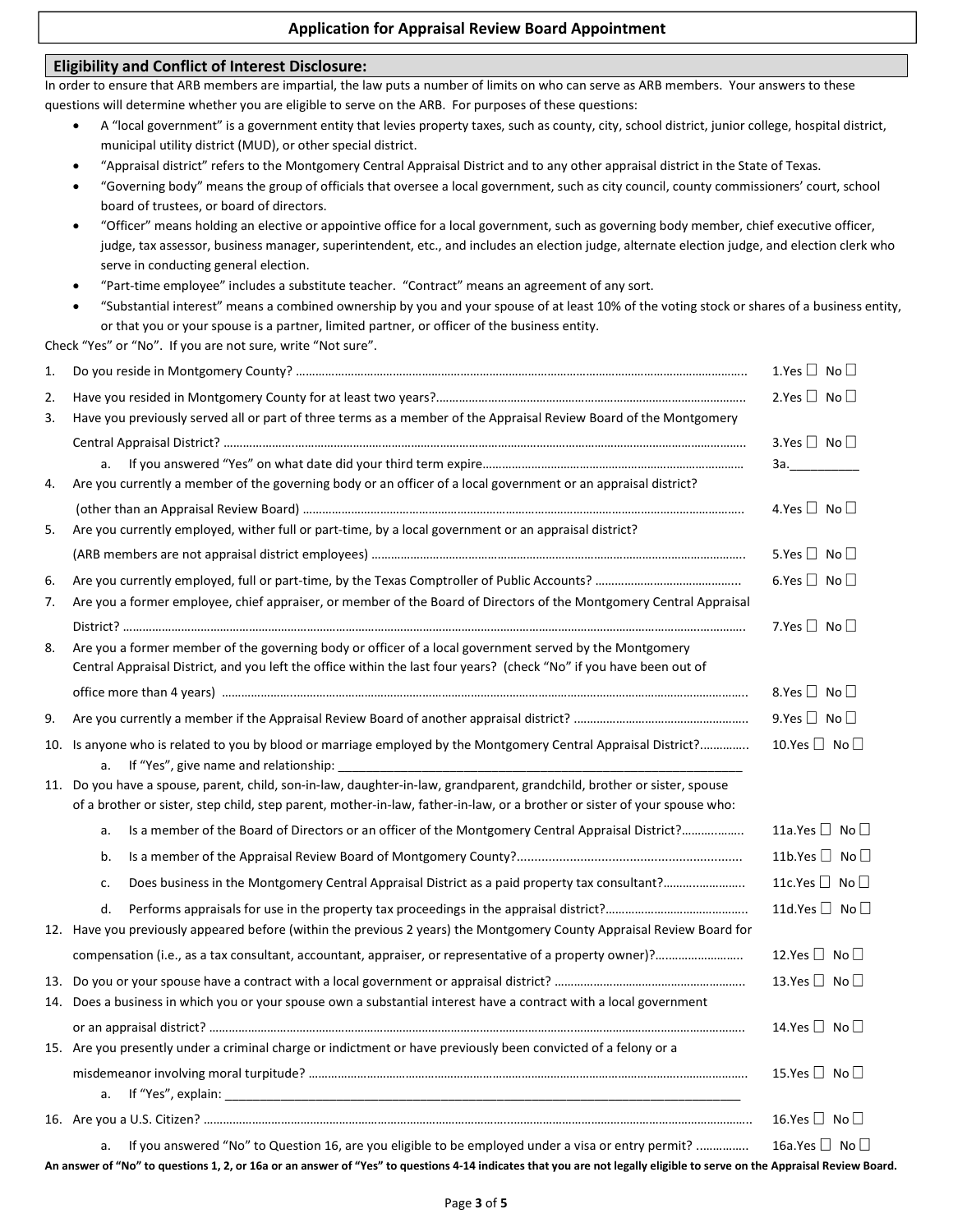#### Application for Appraisal Review Board Appointment

#### Delinquent Taxes in Texas

In the space below, please list all properties in Texas on which you currently pay property taxes. Include both real property and business personal property. Include community property and property owned by partnerships or sole proprietorships. Please give the appraisal district account number or the location address (and business name, if applicable) of the property, the years for which taxes are owed (if applicable), and the taxing entities to which the taxes are owed.

| 17.Yes $\Box$ No $\Box$ |                         |                               |                                                   |                                                     |  |  |  |
|-------------------------|-------------------------|-------------------------------|---------------------------------------------------|-----------------------------------------------------|--|--|--|
| <b>Account Number</b>   | <b>Location Address</b> | <b>Owner or Business Name</b> | Years for which taxes are<br>owed (if applicable) | Entities to which taxes are<br>owed (if applicable) |  |  |  |
|                         |                         |                               |                                                   |                                                     |  |  |  |
|                         |                         |                               |                                                   |                                                     |  |  |  |
|                         |                         |                               |                                                   |                                                     |  |  |  |
|                         |                         |                               |                                                   |                                                     |  |  |  |
|                         |                         |                               |                                                   |                                                     |  |  |  |

#### Why do you want to serve?

Briefly state why you should be considered for appointment to the Appraisal Review Board.

#### Signature and Affirmation

I have read this application carefully. The information I have given in it is true and correct to the best of my knowledge and belief. I understand that omitting or misrepresenting information could result in failure to consider the application. I also understand that it is a criminal violation to make a false statement on this application.

#### Signature and affirmation of person preparing this application:

I affirm that the information contained in this application and all attachments, if any, is accurate and complete to the best of my knowledge and belief, and authorize the Montgomery County Appraisal Review Board or its representative to verify the statements I have made. I further affirm that, to the best of my knowledge and belief, I am not disqualified by law from accepting an appointment to the Appraisal Review Board for Montgomery County.

Printed Name **Applicant Signature Applicant Signature Container and Applicant Signature Date**